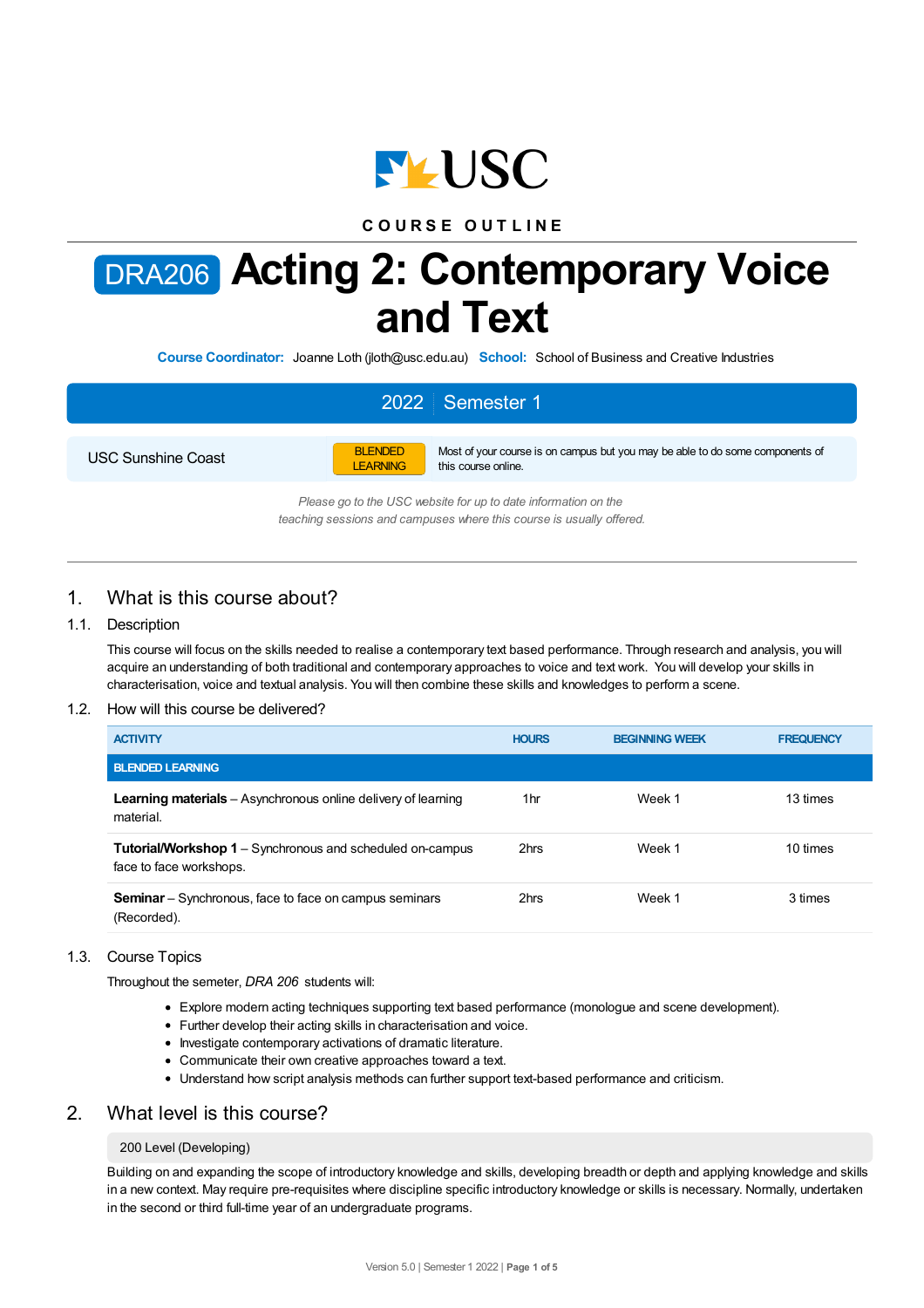# 3. What is the unit value of this course?

12 units

# 4. How does this course contribute to my learning?

|                                                                | <b>COURSE LEARNING OUTCOMES</b>                                                   | <b>GRADUATE QUALITIES</b>                                                 |
|----------------------------------------------------------------|-----------------------------------------------------------------------------------|---------------------------------------------------------------------------|
| On successful completion of this course, you should be able to |                                                                                   | Completing these tasks<br>successfully will contribute to<br>you becoming |
|                                                                | Communicate knowledge of traditional and contemporary text based performance.     | Knowledgeable                                                             |
|                                                                | Demonstrate acting and performance skills in contemporary text-based performance. | Empowered                                                                 |
| 3                                                              | Communicate dramatic meaning through a contemporary text based performance.       | Creative and critical thinker<br>Engaged                                  |
|                                                                | Transform dramatic text into a short performance.                                 | Empowered                                                                 |
|                                                                | Apply knowledge of theatre practice to solve creative problems.                   | Engaged                                                                   |

## 5. Am Ieligible to enrol in this course?

Refer to the USC [Glossary](https://www.usc.edu.au/about/policies-and-procedures/glossary-of-terms-for-policy-and-procedures) of terms for definitions of "pre-requisites, co-requisites and anti-requisites".

5.1. Pre-requisites

Not applicable

5.2. Co-requisites

Not applicable

5.3. Anti-requisites

DRA200

5.4. Specific assumed prior knowledge and skills (where applicable)

Competent English language skills for oral and written work and foundational skills in role play, acting, characterisation and rehearsal processes.

# 6. How am Igoing to be assessed?

6.1. Grading Scale

Standard Grading (GRD)

High Distinction (HD), Distinction (DN), Credit (CR), Pass (PS), Fail (FL).

6.2. Details of early feedback on progress

In weeks 2 and 9 you will have the opportunities to present performance tasks for feedback. You will also have opportunities for in-workshop feedback on Task 2.

6.3. Assessment tasks

| <b>DELIVERY</b><br><b>NODE</b> | <b>TASK</b><br>NO. | <b>ASSESSMENT</b><br><b>PRODUCT</b> | <b>INDIVIDUAL</b><br><b>OR GROUP</b> | <b>WEIGHTING</b><br>$\frac{9}{6}$ | <b>WHAT IS THE</b><br><b>DURATION /</b><br>LENGTH? | <b>WHEN SHOULD I</b><br><b>SUBMIT?</b> | <b>WHERE SHOULD I.</b><br><b>SUBMIT IT?</b> |
|--------------------------------|--------------------|-------------------------------------|--------------------------------------|-----------------------------------|----------------------------------------------------|----------------------------------------|---------------------------------------------|
| All                            | 1                  | Creative<br>Performance             | Individual                           | 20%                               | $1 - 2$ mins                                       | Week 3                                 | In Class                                    |
| All                            | 2                  | <b>Written Piece</b>                | Individual                           | 40%                               | $2.000$ words                                      | Week 7                                 | Online Submission                           |
| All                            | 3                  | Creative<br>Performance             | Individual                           | 40%                               | 3-5 minutes.                                       | Week 10                                | In Class                                    |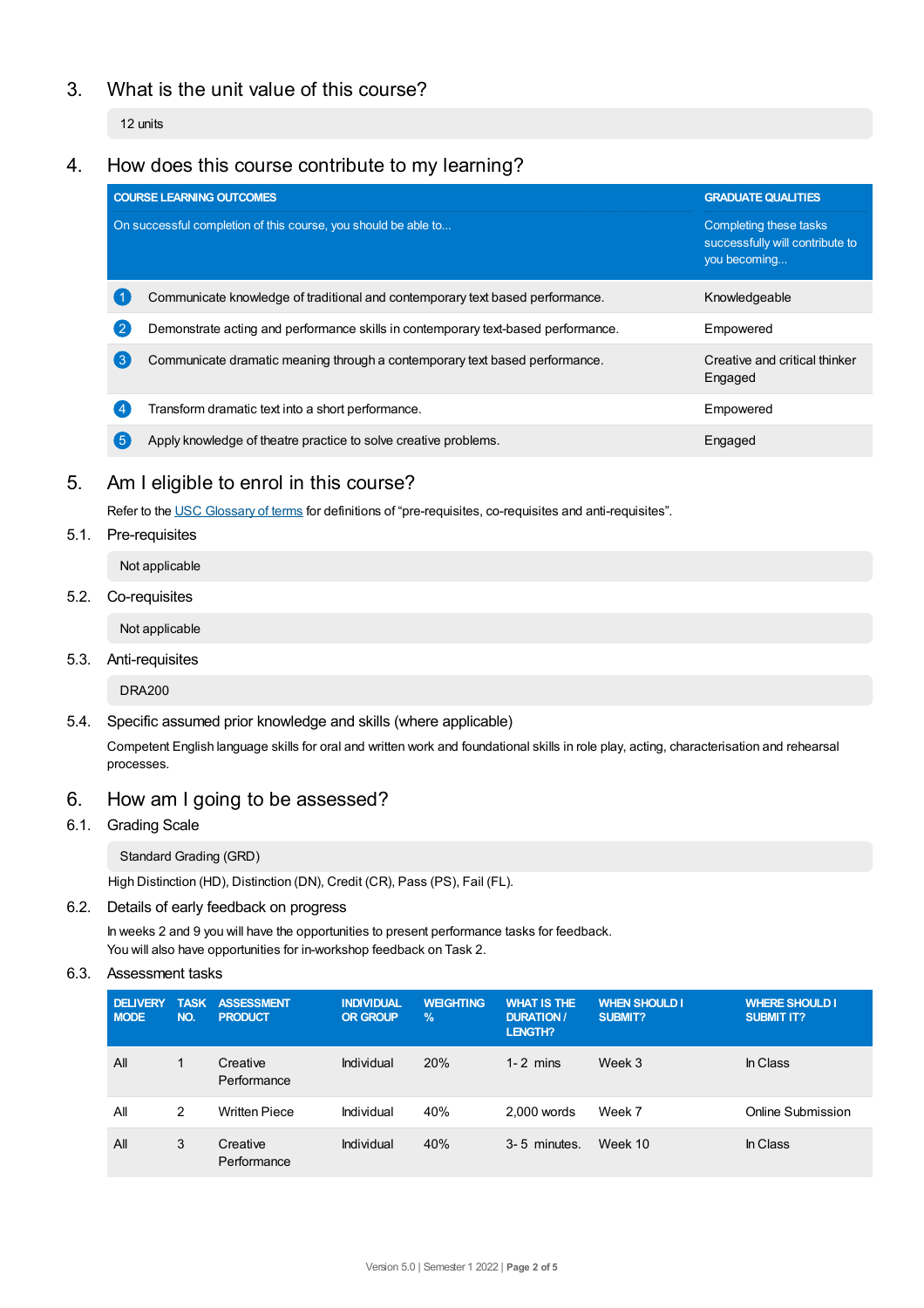## **All - Assessment Task 1:** Poem

| <b>GOAL:</b>     | Perform a short monologue to demonstrate your developing vocal skills.                                                                                                                 |                                                             |                                     |  |  |
|------------------|----------------------------------------------------------------------------------------------------------------------------------------------------------------------------------------|-------------------------------------------------------------|-------------------------------------|--|--|
| <b>PRODUCT:</b>  | Creative Performance                                                                                                                                                                   |                                                             |                                     |  |  |
| <b>FORMAT:</b>   | Choose, rehearse and perform a short poem. You can select a poem from the choices provided or find a poem of your<br>choice. (Song lyrics are accepted forms of poetry for this task.) |                                                             |                                     |  |  |
| <b>CRITERIA:</b> | No.                                                                                                                                                                                    |                                                             | <b>Learning Outcome</b><br>assessed |  |  |
|                  | 1                                                                                                                                                                                      | Communicating performance intention towards target audience | $\left(3\right)$                    |  |  |
|                  | 2                                                                                                                                                                                      | Demonstrating efficient postural alignment.                 | $\left( 2 \right)$                  |  |  |
|                  | 3                                                                                                                                                                                      | Demonstrating connection to breath                          | $\left( 2 \right)$                  |  |  |
|                  | 4                                                                                                                                                                                      | Demonstrating connection to resonance.                      |                                     |  |  |
|                  |                                                                                                                                                                                        |                                                             |                                     |  |  |

## **All - Assessment Task 2:** Reading Summaries and Reflections.

| <b>GOAL:</b>     | The purpose of this task is for you to demonstrate your developing understanding of voice.                                                                                  |                                     |  |  |  |
|------------------|-----------------------------------------------------------------------------------------------------------------------------------------------------------------------------|-------------------------------------|--|--|--|
| <b>PRODUCT:</b>  | <b>Written Piece</b>                                                                                                                                                        |                                     |  |  |  |
| <b>FORMAT:</b>   | Summarise four of the course's set readings (500 words each, total 2000 words).                                                                                             |                                     |  |  |  |
|                  | Identify the key points of the set reading (around 300 words). Write a short paragraph (around 200 words) connecting the<br>key points of the reading to your own practice. |                                     |  |  |  |
| <b>CRITERIA:</b> | No.                                                                                                                                                                         | <b>Learning Outcome</b><br>assessed |  |  |  |
|                  | Communicating knowledge of the set readings                                                                                                                                 | $\left( 1 \right)$                  |  |  |  |
|                  | 2<br>Applying knowledge to application within personal artistic practice.                                                                                                   | $\sqrt{5}$                          |  |  |  |
|                  | 3<br>Communicating knowledge and understandings through written expression.                                                                                                 |                                     |  |  |  |
|                  |                                                                                                                                                                             |                                     |  |  |  |

## **All - Assessment Task 3:** Scene

| <b>GOAL:</b>     | Present a two person dialogue as a polished performance.                                                                                                |                                                               |                                     |  |  |  |
|------------------|---------------------------------------------------------------------------------------------------------------------------------------------------------|---------------------------------------------------------------|-------------------------------------|--|--|--|
| <b>PRODUCT:</b>  | Creative Performance                                                                                                                                    |                                                               |                                     |  |  |  |
| <b>FORMAT:</b>   | This assessment will assess your voice and performance skills.                                                                                          |                                                               |                                     |  |  |  |
|                  | Select a scripted dialogue for two performers. Choices will be provided or select a scripted dialogue of your choice and<br>check this with your tutor. |                                                               |                                     |  |  |  |
| <b>CRITERIA:</b> | No.                                                                                                                                                     |                                                               | <b>Learning Outcome</b><br>assessed |  |  |  |
|                  | 1                                                                                                                                                       | Transform dramatic text into a short performance.             | (4)                                 |  |  |  |
|                  | 2                                                                                                                                                       | Physical energy and presence.                                 | $\mathbf{C}$                        |  |  |  |
|                  | 3                                                                                                                                                       | Postural alignment and connection to breath                   | $\boldsymbol{2}$                    |  |  |  |
|                  | 4                                                                                                                                                       | Connection to resonance                                       | $\left( 2\right)$                   |  |  |  |
|                  | 5                                                                                                                                                       | Communicate dramatic meaning through clarity of articulation. | $\left( 3 \right)$                  |  |  |  |
|                  |                                                                                                                                                         |                                                               |                                     |  |  |  |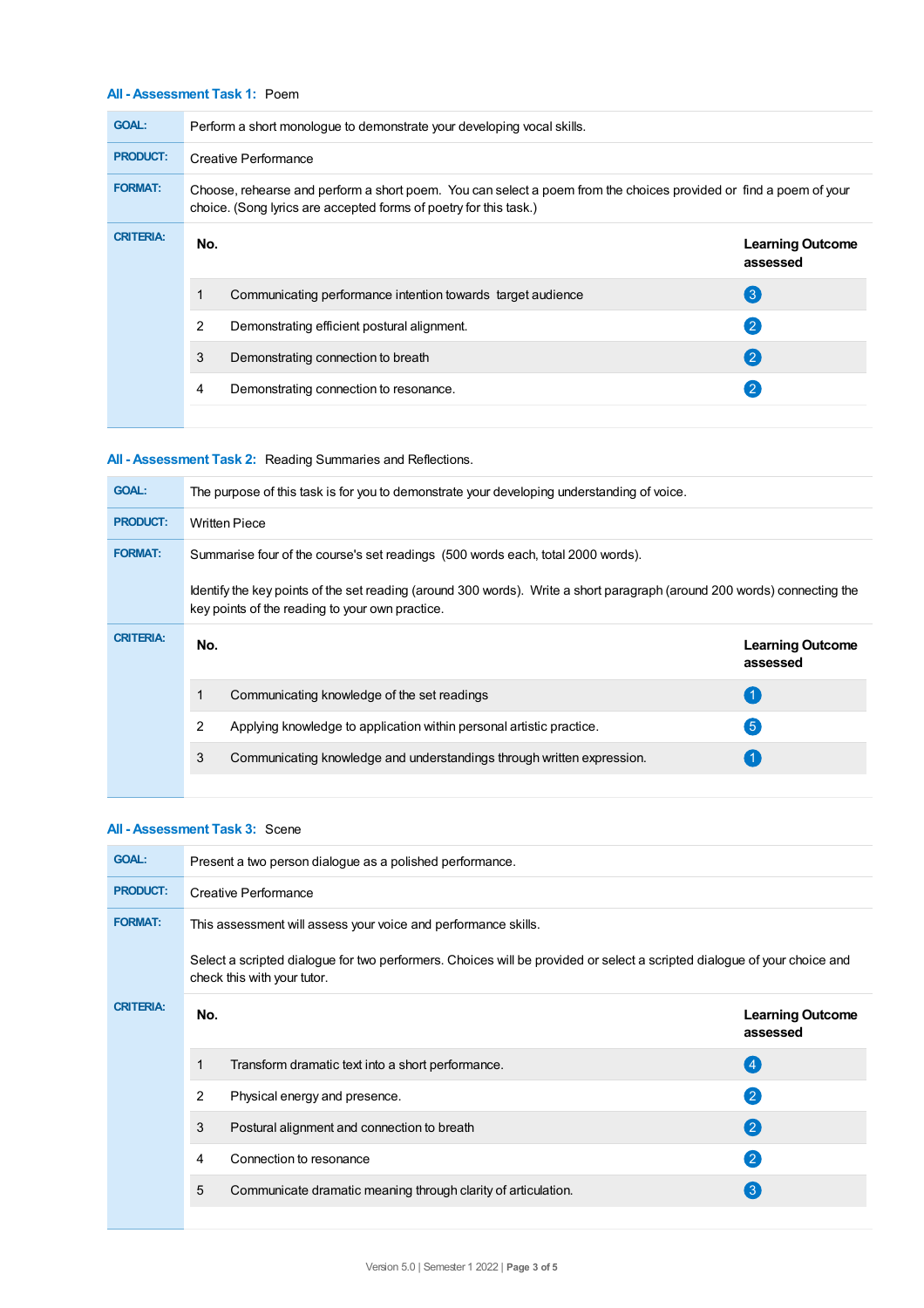# 7. Directed study hours

A 12-unit course will have total of 150 learning hours which will include directed study hours (including online if required), self-directed learning and completion of assessable tasks. Directed study hours may vary by location. Student workload is calculated at 12.5 learning hours per one unit.

## 8. What resources do I need to undertake this course?

Please note: Course information, including specific information of recommended readings, learning activities, resources, weekly readings, etc. are available on the course Canvas site– Please log in as soon as possible.

## 8.1. Prescribed text(s) or course reader

There are no required/recommended resources for this course.

## 8.2. Specific requirements

Workshops will require students to wear comfortable clothing that allows for unrestricted movement. In addition, students need to provide their own props and costumes for assessment task #3.

## 9. How are risks managed in this course?

Health and safety risks for this course have been assessed as low. It is your responsibility to review course material, search online, discuss with lecturers and peers and understand the health and safety risks associated with your specific course of study and to familiarise yourself with the University's general health and safety principles by reviewing the online [induction](https://online.usc.edu.au/webapps/blackboard/content/listContentEditable.jsp?content_id=_632657_1&course_id=_14432_1) training for students, and following the instructions of the University staff.

## 10. What administrative information is relevant to this course?

## 10.1. Assessment: Academic Integrity

Academic integrity is the ethical standard of university participation. It ensures that students graduate as a result of proving they are competent in their discipline. This is integral in maintaining the value of academic qualifications. Each industry has expectations and standards of the skills and knowledge within that discipline and these are reflected in assessment.

Academic integrity means that you do not engage in any activity that is considered to be academic fraud; including plagiarism, collusion or outsourcing any part of any assessment item to any other person. You are expected to be honest and ethical by completing all work yourself and indicating in your work which ideas and information were developed by you and which were taken from others. You cannot provide your assessment work to others.You are also expected to provide evidence of wide and critical reading, usually by using appropriate academic references.

In order to minimise incidents of academic fraud, this course may require that some of its assessment tasks, when submitted to Canvas, are electronically checked through Turnitin. This software allows for text comparisons to be made between your submitted assessment item and all other work to which Turnitin has access.

#### 10.2. Assessment: Additional Requirements

Your eligibility for supplementary assessment in a course is dependent of the following conditions applying:

- a) The final mark is in the percentage range 47% to 49.4%
- b) The course is graded using the Standard Grading scale
- c) You have not failed an assessment task in the course due to academic misconduct.

#### 10.3. Assessment: Submission penalties

Late submission of assessment tasks may be penalised at the following maximum rate:

5% (of the assessment task's identified value) per day for the first two days from the date identified as the due date for the assessment task.

10% (of the assessment task's identified value) for the third day

20% (of the assessment task's identified value) for the fourth day and subsequent days up to and including seven days from the date identified as the due date for the assessment task.

A result of zero is awarded for an assessment task submitted after seven days from the date identified as the due date for the assessment task. Weekdays and weekends are included in the calculation of days late. To request an extension you must contact your course coordinator and supply the required documentation to negotiate an outcome.

#### 10.4. SafeUSC

USC is committed to a culture of respect and providing a safe and supportive environment for all members of our community. For immediate assistance on campus contact SafeUSC by phone: 07 [5430](tel:07%205430%201168) 1168 or using the [SafeZone](https://www.safezoneapp.com) app. For general enquires contact the SafeUSC team by phone 07 [5456](tel:07%205456%203864) 3864 or email [safe@usc.edu.au](mailto:safe@usc.edu.au).